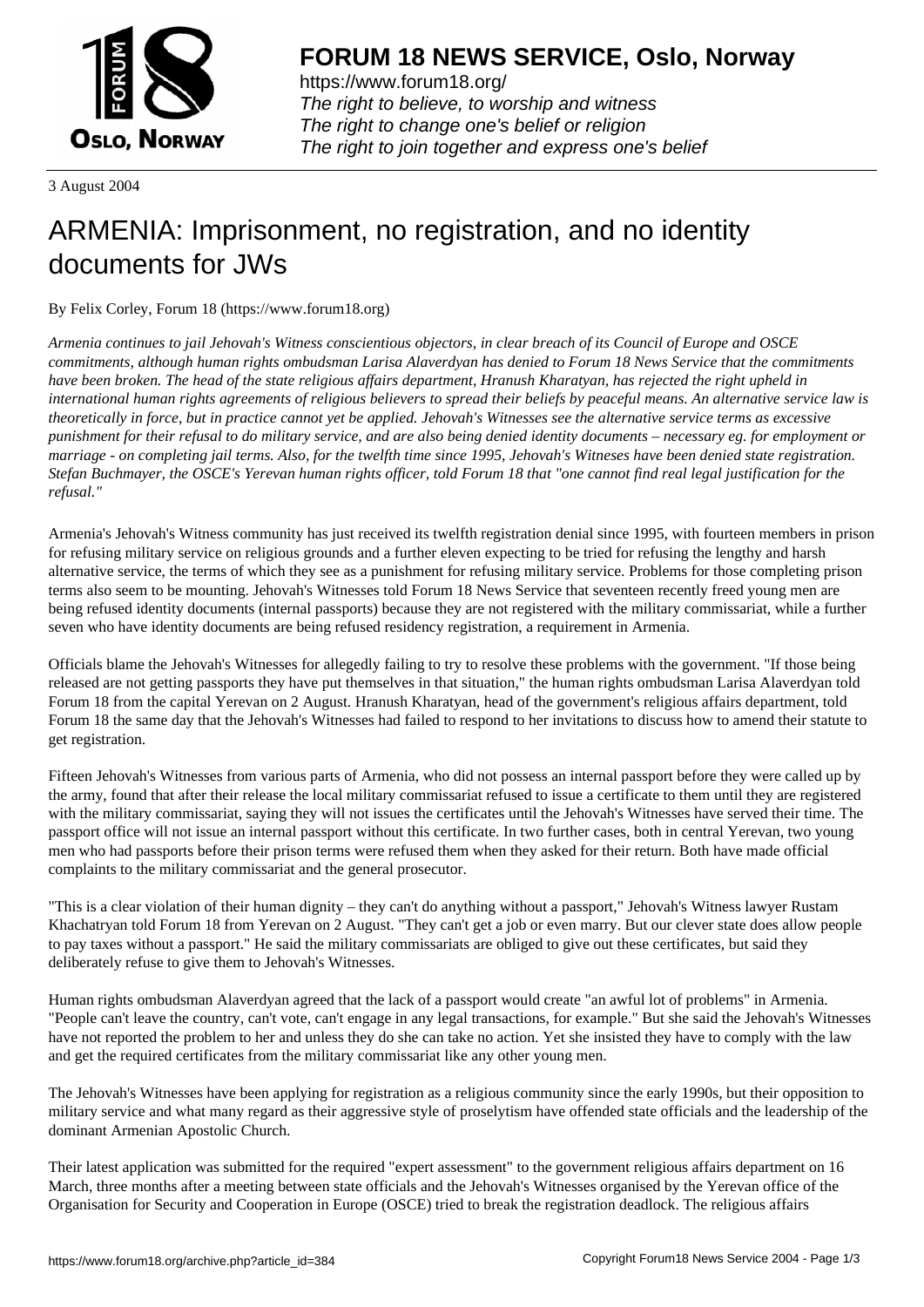application – we gave a positive view about registration," its head, Hranush Kharatyan, told Forum 18.

The Jehovah's Witnesses then submitted the application to the State Registry of Legal Entities at the Ministry of Justice on 18 May, but it ruled at the end of June that the statute contradicted the religion law and other laws. Gyurgen Sarkisyan, who maintains the State Registry, had previously told Forum 18 that "with an expert conclusion signed by the minister and all documents, they will be registered" (see F18News 4 February 2004 http://www.forum18.org/Archive.php?article\_id=245). Sarkisyan's phone was not being answered when Forum 18 tried to speak to him on 2 August.

Despite having signed the expert assessment approving the application, Kharatyan of the religious affairs department insisted to Forum 18 that a provision in the statute describing the Jehovah's Witness practice of door-to-door preaching violates the law. "This amounts to proselytism and the religion law forbids this," she declared. "They don't have the right to do this."

She flatly rejected suggestions that in a democratic country, believers of any faith have the right to spread their beliefs by peaceful means. "We keep getting a mass of complaints that Jehovah's Witnesses come to people's homes every day and bombard them with visits," she claimed. Kharatyan also argued that other provisions of their statute violated the law, although she maintained that the Jehovah's Witness rejection of military service was not an issue.

Stefan Buchmayer, human rights officer at the OSCE office in Yerevan, reported that the denial of registration was for "technical reasons" which the Justice Ministry did not fully explain. "The Jehovah's Witnesses cleared the expert assessment, so registration with the justice ministry should have been only a formality," told Forum 18 on 2 August. "One cannot find real legal justification for the refusal." He said his office has been closely following this issue. "Unfortunately it has dragged on for many years."

Despite its 2001 commitment to the Council of Europe to free all imprisoned conscientious objectors and introduce civilian alternative service by January 2004 (see F18News 19 April 2004 http://www.forum18.org/Archive.php?article\_id=301 ), the courts have continued to jail young male Jehovah's Witnesses. As late as 26 May 2004, Ruslan Avetisyan was sentenced to two years' imprisonment and is now being held in Nubarashen labour camp, Jehovah's Witnesses told Forum 18. Also held in the same camp is Mikael Mkrtchyan, sentenced to two years' imprisonment the same month. The other twelve prisoners are being held in labour camp in Kosh. Other Jehovah's Witnesses freed early from prison for good conduct are required to report regularly to the local police station. On 1 April 2003, a foreign ministry spokeswoman told Forum 18 that a "full stop" would be put to the imprisonment of conscientious objectors by the end of 2003 (see F18News 1 April 2003 http://www.forum18.org/Archive.php?article\_id=22).

Parliament's deputy speaker Tigran Torosyan, who heads the Armenian delegation to the Council of Europe, told Jehovah's Witness representatives at the Council of Europe parliamentary assembly in Strasbourg on 22 June that all conscientious objector prisoners would be freed once the new law on alternative service came into force on 1 July.

Alaverdyan, who said she has visited 21 imprisoned Jehovah's Witnesses since taking up the post of ombudsman, claimed there is a "new situation" now that the alternative service law has taken effect. "The situation has changed completely," she told Forum 18. However, the fourteen Jehovah's Witnesses remain in labour camp.

Moreover, Buchmayer of the OSCE pointed out that, although the alternative service law theoretically came into force on 1 July, in practice it cannot be applied until promised amendments are approved by parliament. "This will not now be until parliament's autumn session at the earliest," he told Forum 18, "unless a special session is called, which is unlikely for such an issue."

Buchmeyer categorically stated that the continued imprisonment of conscientious objectors violates Armenia's commitments to the Council of Europe and OSCE commitments, a point rejected by Alaverdyan.

In a new development, eleven Jehovah's Witnesses called up in recent months have refused the alternative service offered to them, regarding unspecified work – perhaps cleaning sewerage systems or working in psychiatric homes for three and a half years under military supervision – as excessive punishment for their refusal to do military service. "This does not meet European norms," Khachatryan told Forum 18. The length of the proposed alternative service has been criticised by the Council of Europe (see F18News 4 February 2004 http://www.forum18.org/Archive.php?article\_id=245).

Khachatryan noted that Aram Manukyan, a Jehovah's Witness from Yerevan called up in May, is expected to face trial in the next ten days. He said a further four are awaiting the opening of criminal cases against them, while six more are likely to face similar cases in the near future.

Both ombudsman Alaverdyan and Kharatyan of the religious affairs department seemed annoyed at Forum 18's questions about the Jehovah's Witnesses' difficulties. "Why don't the Jehovah's Witnesses work with us to resolve their problems, instead to complaining to people like you?" Alaverdyan asked Forum 18. "Organisations like yours seem only interested in having continuing cases to take up rather than resolving them properly." Kharatyan echoed these sentiments. "Why don't the Jehovah's Witnesses come to us if they want to resolve these issues?" she exclaimed. "I absolutely don't understand why they go running to others to complain and don't come to us." She said her office had helped other religious communities bring their registration applications into line with the law.